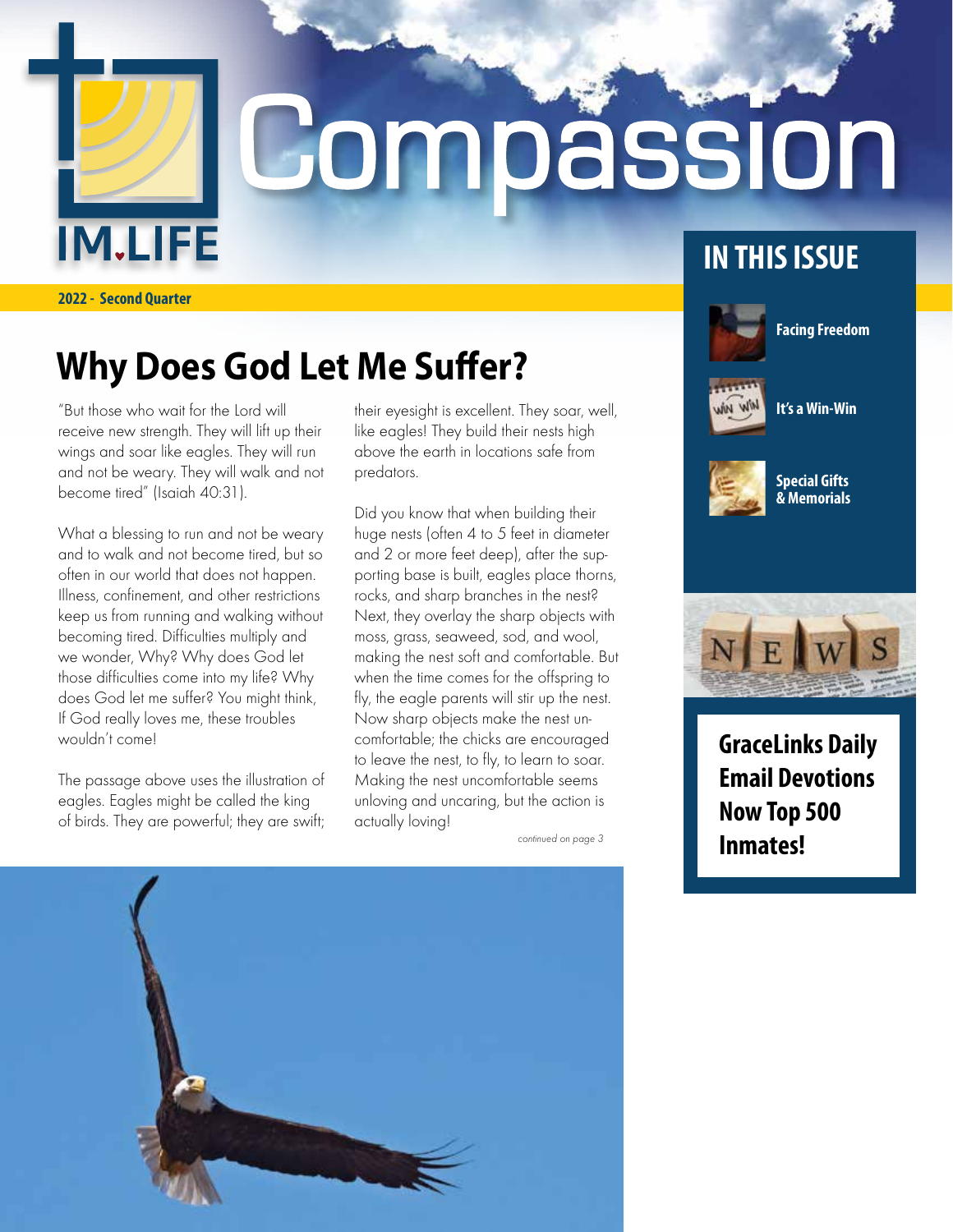## **Facing Freedom**

The Saturday evening prison worship service had ended. As the men were exiting the gym, one young man came to me looking very agitated and asked, "Could you pray with me?" He started telling me about his fears, "I don't know what's coming up next; I don't know what to expect; I don't know what's going to happen to me." I assumed he was in the early days of his sentence, and he was scared about what prison life would be like. I was wrong. As he kept talking, it became clear: He was coming up to the end of his sentence, and he was looking ahead to life after release. That's what was scaring him.

In the worship service that evening, I had preached about God sending manna to the people of Israel (Exodus 16). When I talked about how generations of slavery had made the Israelites strangers to living in freedom, he'd been paying attention. The Israelites always had slaveowners forcing a predictable structure onto their lives, and they became terrified and irrational as they entered the unknown territory of freedom, resulting in actions like lashing out at Moses and Aaron instead of praying for God's help. The man who wanted me to pray for him was starting to feel that same terror the Israelites experienced. The contract of the contract of the contract of the contract of the contract of the contract of the contract of the contract of the contract of the contract of the contract of the contract of the contract of t

I'm confident that God will answer the prayer we prayed that night. God wants him, and others like him, to have people and places where they will be understood and cared for. They're entering a world without prison uniforms and prison chow lines and prison schedules, where they're responsible for making choices that they're completely out of practice making, and they're scared. Can we — as individuals and congregations — be part of God's answer to the prayers of these people?



Philip Merten

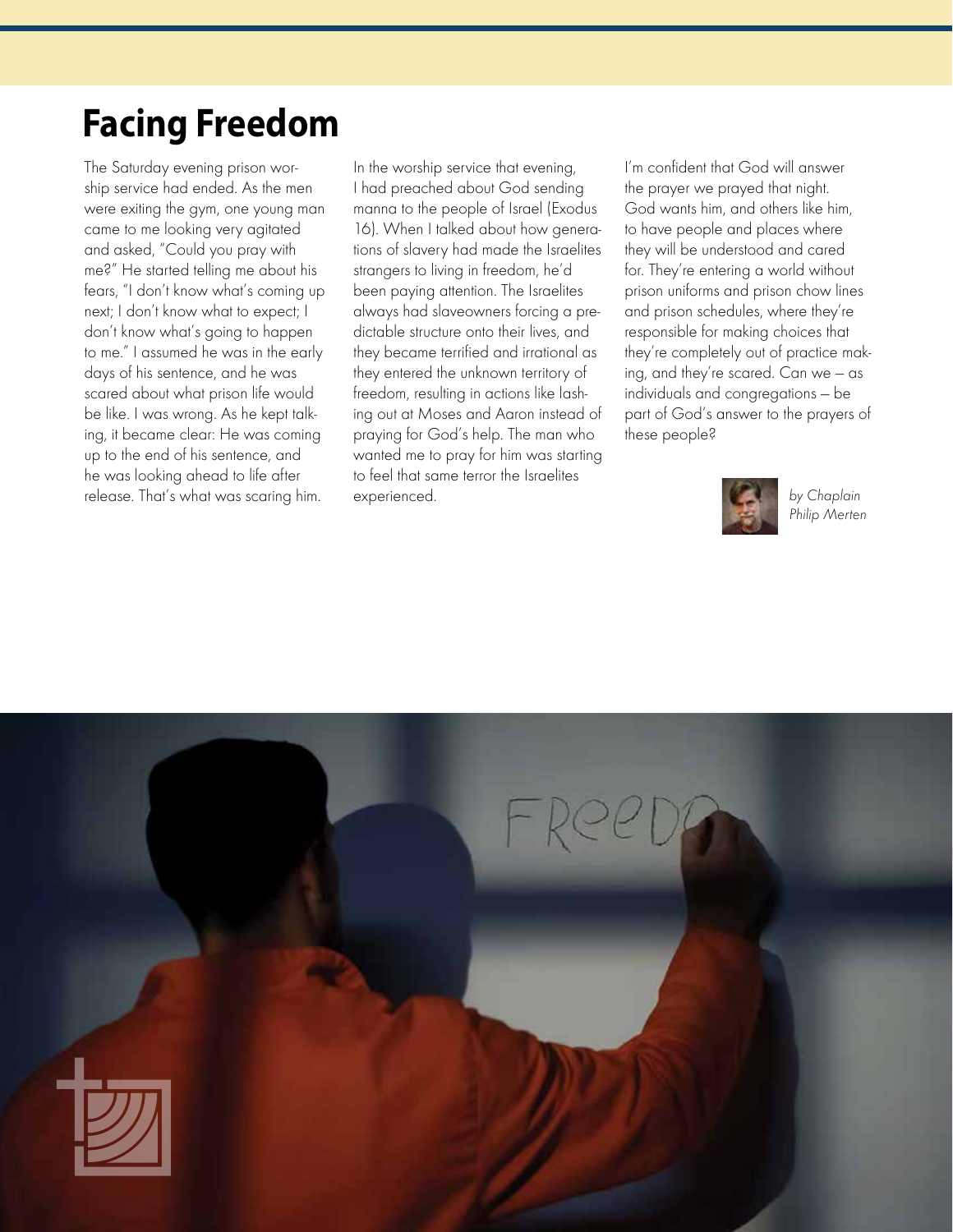#### **It's a Win-Win**

Yes, for me to live is Christ, and to die is gain. Philippians 1:21 (EHV)

Before I joined Institutional Ministries and started hanging out at a hospital most days of the week, I had very little understanding of medical care and what goes on in hospitals. My understanding was skewed somewhat by childhood experiences of loved ones going to the hospital and dying there. So, when a 90-year-old member of my congregation was considering going to the hospital for heart valve replacement, I asked him, "Why would you put yourself in this danger?" He looked me square in the eye and said, "Pastor, it's a winwin situation. If the surgery is successful, I have more time with my wife and family, and if it isn't, I'm with Jesus in heaven." Five years later, I shared that story with his family at his memorial service.

Fast forward to today: I visit two 62-year-old women fighting cancer. Both are active, faithful Christians who place their hope and trust in God. One, at the beginning of her journey, states, "If Jesus wants to take me home, I'm good with that." The

other, further along in her journey states, "I want more time. I have important things to do."

It could be tempting for us to use Paul's words in Philippians, "Yes, for me to live is Christ, and to die is gain," to judge the faith of someone else, but these words were a personal expression of Paul's faith and they shouldn't be viewed as the required expression of faith for everyone else.

Each person we meet has a history of life experiences which impacts their personal expression of faith. If we are walking with that person, loving that person, as Jesus encourages us, we will be "quick to listen, slow to speak." The more I listen, the more I learn that we shouldn't make assumptions about the faith of someone else. The woman who is ready to go to the Lord seems to have a good life and one would think that she would like to stick around. The other, who wants more time, shared that her entire life seems to be one trauma after another and that she still carries the effects of those traumas. Their life experiences are completely different. Ultimately, they both acknowledge that their time



is in God's hands, and they trust in his good and perfect will.

In my chaplaincy group at the hospital, we have a saying that we apply when doing some computer searches: "Less is more." I would like to apply that to our relationships. The less specific our expectations are of what a person's faith should be, the more we will find ourselves experiencing the beauty of God's grace together.



by Chaplain Mark Wenzel

God may be doing the same with us. Difficulties come, but they may well lead us to soar! We may be led to remember how much we need our Heavenly Father's love and care. Above all, the forgiveness of sins that is only ours through faith in the Lord Jesus. Sin is our greatest trouble, but now, sin is forgiven by Jesus. Why does God allow suffering? Maybe, it's to help us soar like eagles, and ultimately, bring us to a heavenly home for all eternity!

Heavenly Father, help me to see the blessings you provide — even the blessings you provide through suffering. Help me to soar to eternal life in heaven! Amen.



by Pastor Robert W. Pasbrig